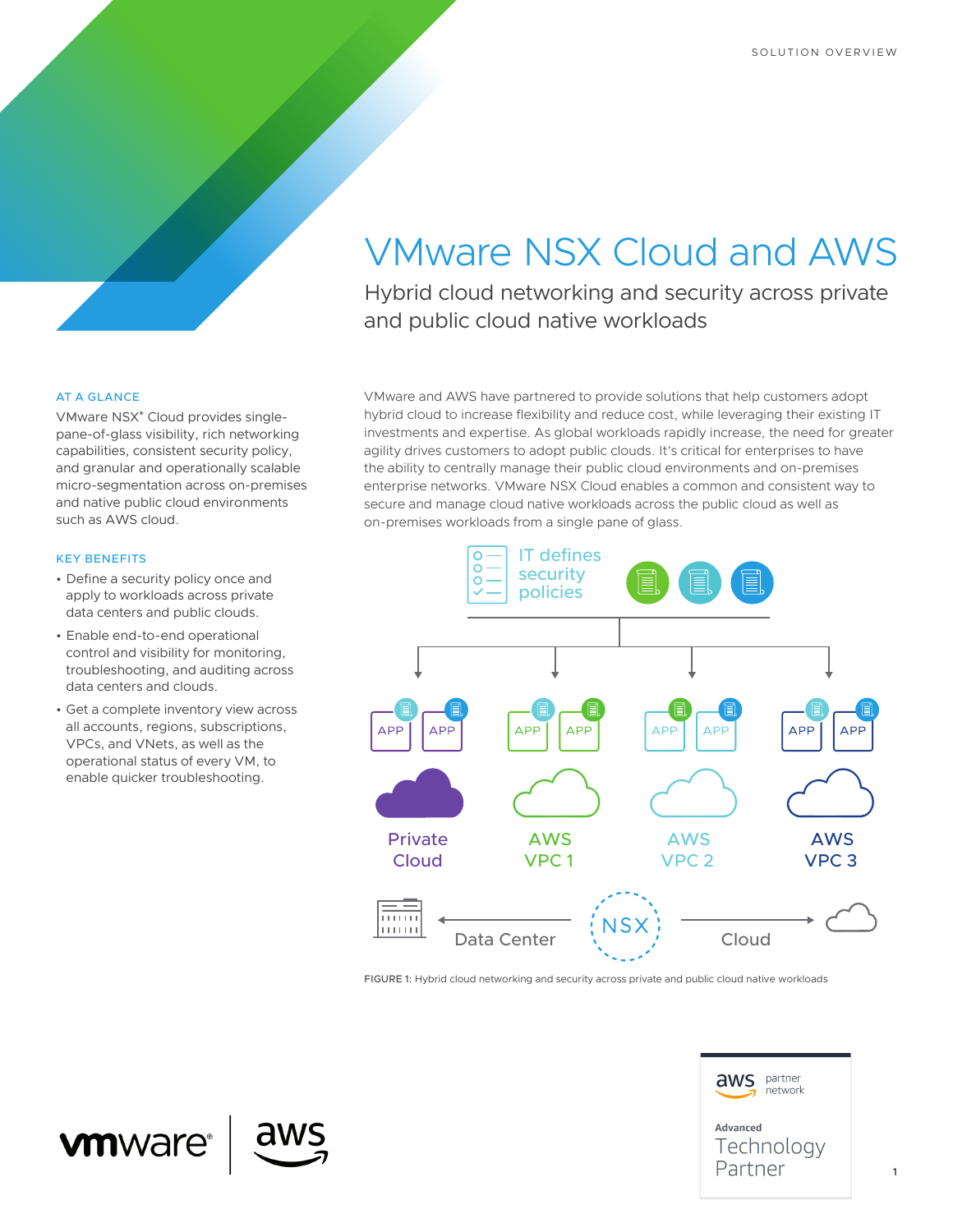"With NSX Cloud, we got a very compact firewall policy—easy to review and easy to manage. The power, administratively, is that we go to one place to update our policy and when we publish it, it automatically deploys it to every cloud server instance. This was a big win for a small team like ours."

BRIAN JEMES NETWORK MANAGER UNIVERSITY OF IDAHO

#### NSX CLOUD ON AWS SOLUTION SPACE

The AWS Solution Space showcases featured use cases by AWS and AWS Competency Partners for NSX Cloud on AWS. Learn more at

*[https://aws.amazon.com/solutionspace/](https://aws.amazon.com/solutionspace/solutions/vmware-nsx-hybrid-network-on-aws/) [solutions/vmware-nsx-hybrid-network](https://aws.amazon.com/solutionspace/solutions/vmware-nsx-hybrid-network-on-aws/)[on-aws/](https://aws.amazon.com/solutionspace/solutions/vmware-nsx-hybrid-network-on-aws/)*.

### Key benefits



#### Consistent security policy across clouds

Define a security policy once and apply to workloads anywhere—across virtual private clouds (VPCs), regions, availability zones, and multiple private data centers.



## Single-pane-of-glass visibility

NSX Cloud provides a complete inventory view across all accounts, regions, subscriptions, and VPCs, as well as the operational status of every virtual machine (VM), to enable quicker troubleshooting.



#### Operational control

NSX Cloud provides standard interfaces and APIs to plug in to your existing operations tools to enable deep, end-to-end visibility for monitoring, troubleshooting, and auditing across data centers and clouds.

## Key features



#### Micro-segmentation and edge firewalling

NSX Cloud provides granular control over east-west traffic between application workloads running natively in public clouds and on-premises data centers. Stateful firewalling filters north-south traffic flowing between instances in virtual networks (VNets) and the public Internet.



#### Shared gateway in transit VPCs/VNets

Gateway consolidation in transit VPCs/VNets results in simpler administration and faster onboarding of compute for VPCs/VNets, as well as enables selective routing of traffic for service insertion via third-party appliances.



## Traffic visibility with any SIEM tool

NSX Cloud supports standard protocols such as Syslog, IPFIX, and L3SPAN, as well as troubleshooting tools such as Traceflow. Use any existing Day 2 operations tools to gain real-time visibility into traffic flows and firewall logs within and across VPCs.



#### Site-to-site VPN

The built-in IPsec virtual private network (VPN) support encrypts traffic between on-premises and public clouds, as well as between public clouds, eliminating costs of VPN connectivity.



#### Service insertion

Service insertion allows for selective routing of north-south traffic to third-party next-generation firewall partner service appliances by programming the NSX Cloud gateway in the transit VPC/VNet. This can significantly reduce virtual L7 firewall charges that are billed based on traffic.



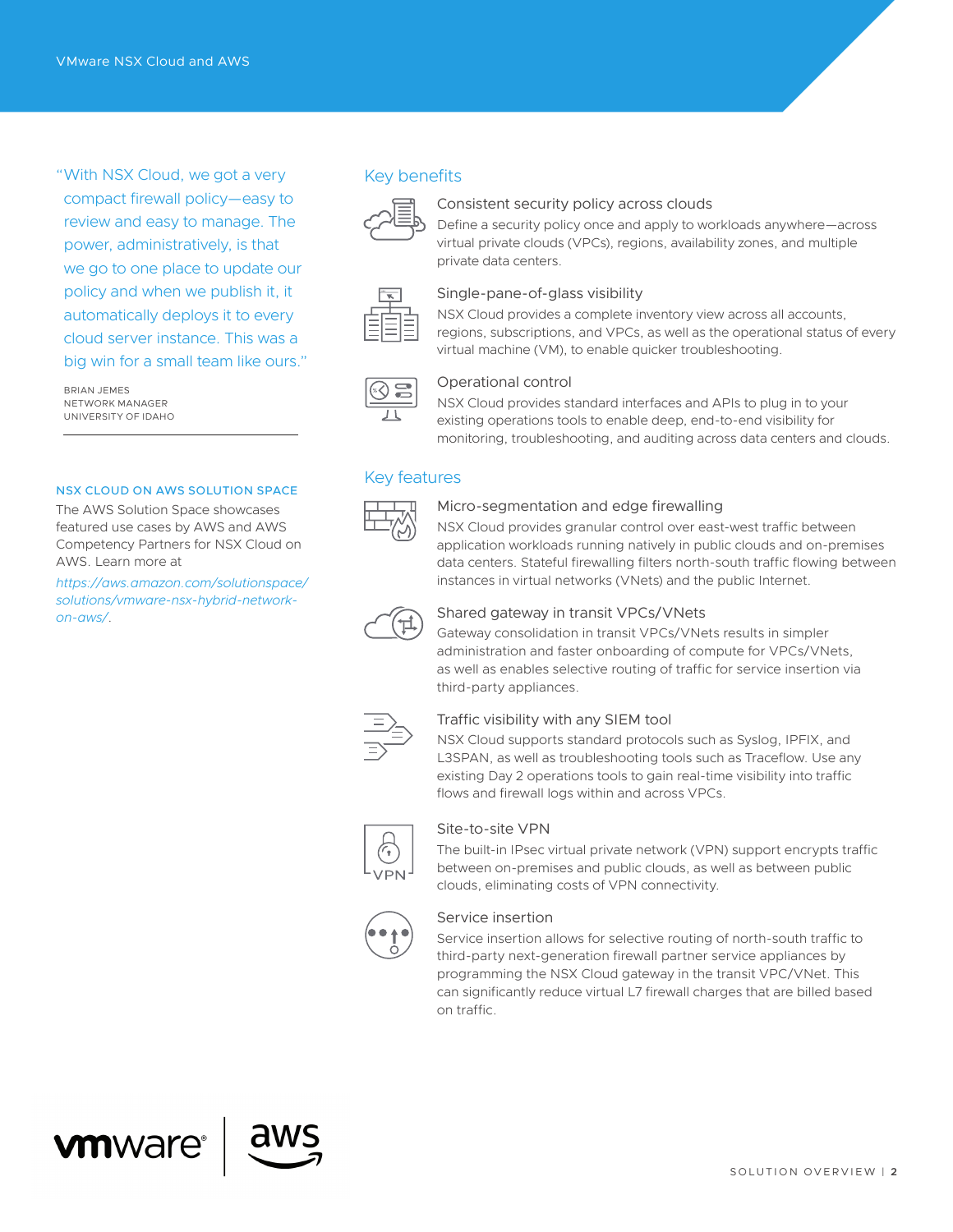

## NSX Cloud on AWS—under the hood

FIGURE 2: NSX Cloud architecture.

#### Core components

The core NSX Cloud components are:

- NSX Manager™ for the management plane with policy-based routing, role-based access control (RBAC), control plane, and runtime states defined. This is a core NSX-T™ Data Center component in the customer data center.
- Cloud Service Manager (CSM) for integration with NSX Manager to provide public cloud-specific information to the management plane.
- NSX Public Cloud Gateway (PCG) for connectivity to the NSX management and control planes and NSX Edge™ gateway services, and for API-based communications with public cloud entities. The NSX Public Cloud Gateway can either be a standalone gateway appliance or shared across public cloud VPCs to achieve a hub-and-spoke topology.
- NSX Agent functionality, which provides a datapath managed by NSX for workload VMs.

## How it works

1. Install the CSM appliance and connect with NSX Manager

The CSM appliance is a core component of NSX Cloud and needs to be connected with NSX Manager to allow these components to communicate with each other.



2. Connect one or more AWS accounts in CSM

There may be one or more AWS accounts with VPCs and workload VMs that need to be brought under NSX-T Data Center management.